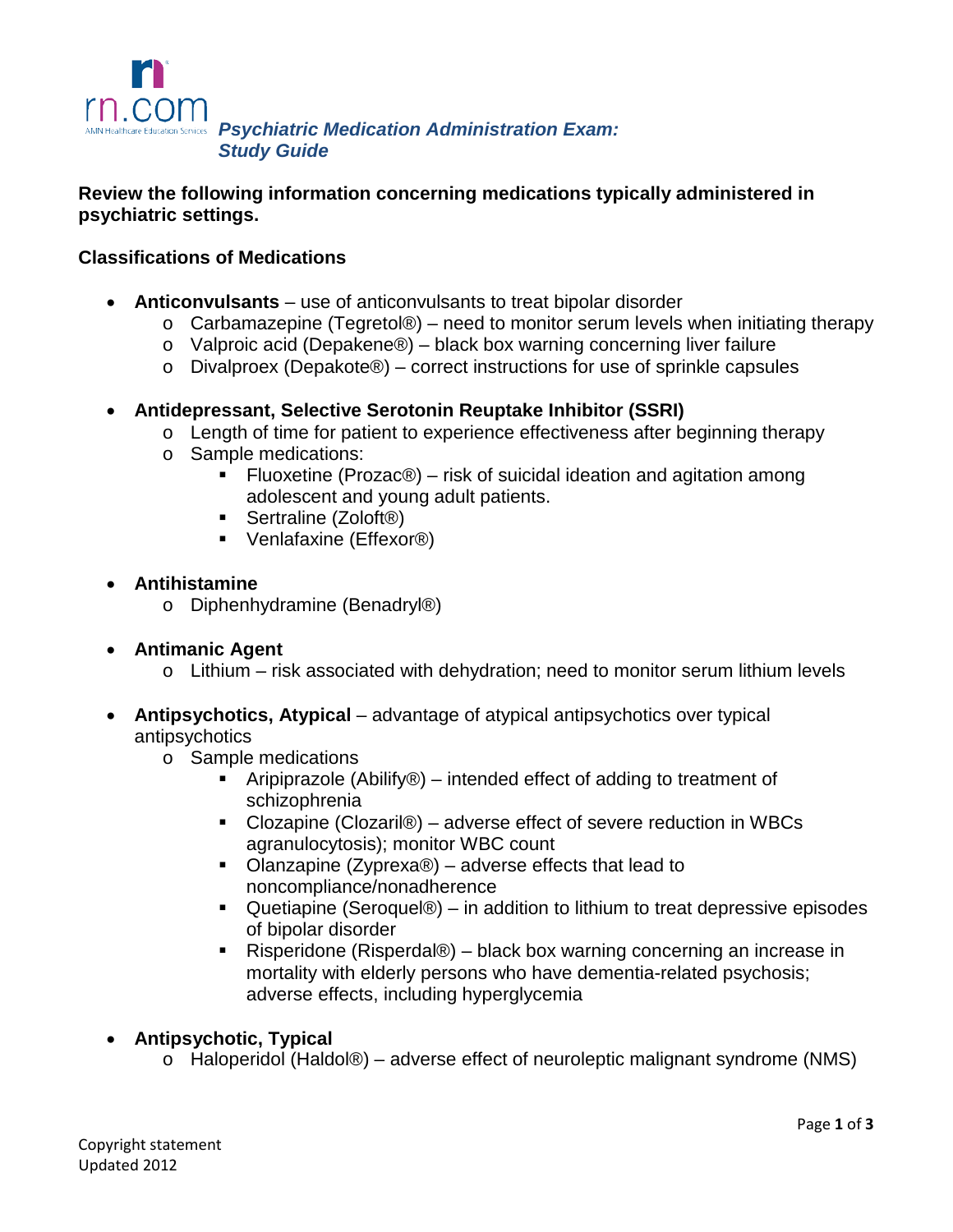

*Psychiatric Medication Administration Exam: Study Guide*

### • **Anti-Parkinson's Agents**

o Benzotropine (Cogentin®) – purpose for administering with neuroleptic medications such as haloperidol

### • **Benzodiazepines**

- o Symptoms of alcohol withdrawal and medication of choice to treat
- o Safety risks for elderly persons are taking benzodiazepines
- o Adverse effects, including monitoring after IM administration
- o Medical conditions which contraindicate benzodiazepines
- o Sample medications
	- Diazepam (Valium®)
	- Lorazepam (Ativan®)

### • **Cholinesterase Inhibitors**

o Rivastigmine (Exelon®)

### • **Herbal Supplement**

o St John's Wort – interactions with psychiatric medications

### • **Narcotic, Opioid**

- o Symptoms of toxicity; Narcotic agonist (reversal agent)
- o Sample medication:
	- Oxycodone (Oxycontin<sup>®)</sup>

### • **Reversal agent**

o Naloxone (Narcan®)

### • **Serotonin Modulator**

 $\circ$  Trazodone (Desyrel®) – adverse effect during first few days of therapy

### • **Stimulants**

o Dextroamphetamine and amphetamine (Adderall®) – indications of effectiveness with a patient who has attention deficit hyperactivity.

### **Medications to Treat Medical Conditions**

- Albuterol (Proventil®) adverse effects
- Carvedilol (Coreg®) therapeutic and adverse effects
- Insulin sliding scale identify the correct dose on a sliding scale, given a blood glucose value; proper verification procedure for administering insulin.
- Potassium chloride solution laboratory monitoring
- Ramipril (Altace®) an ACE inhibitor. Monitor during the first 2 hours after administering the first dose.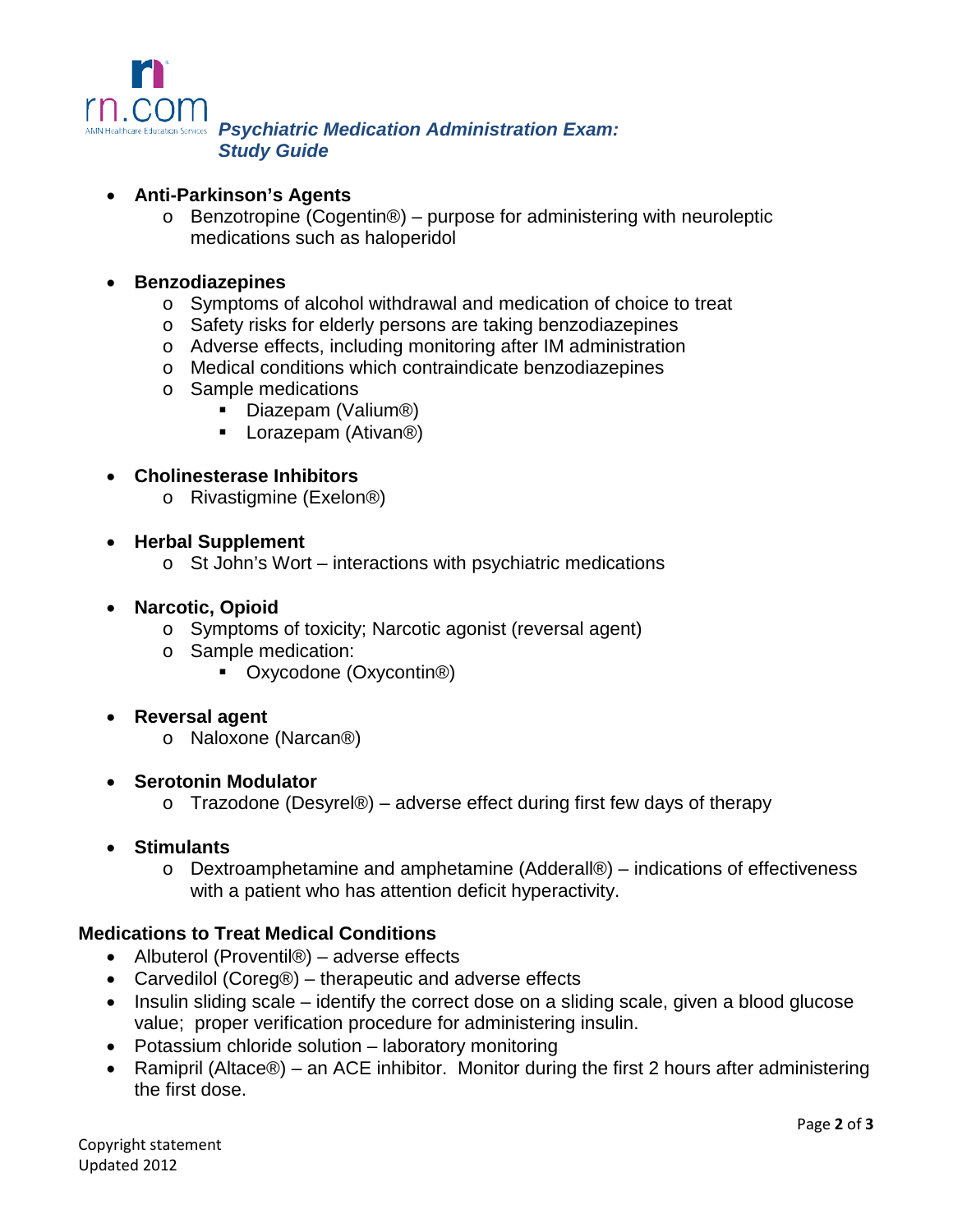

# *Psychiatric Medication Administration Exam: Study Guide*

x

# **Calculations**

- Calculate mL doses of oral liquids and IM preparations needed to prepare ordered dose
- For example, calculate mL of lorazepam 2 mg/mL needed to prepare an ordered dose
	- $o$  Available concentration = Desired dose
	- $\circ$  2 mg = Desired dose  $1 \text{ ml} \times$
	- $\circ$  Desired dose X 1 = 2x

$$
x = \underline{\text{Desired dose X 1}}
$$

 $\mathfrak{p}$ 

- Calculate number of tablets needed to prepare ordered dose
	- o Never split or crush extended-release preparations

## **Laboratory Values**

- Liver function tests (LFTs)
- Peaks and troughs for serum levels of medications
- Serum electrolytes
- Serum levels of medications nursing action when serum level exceeds therapeutic range
- White blood cell count (WBCs)

# **Routes**

- Oral
- IM injection recommend site
- IV observations
	- o Distinguish among infiltration, phlebitis, and infection.
	- o Correct management of infiltration, phlebitis, infection
- Transdermal patch application technique

# **Age Groups**

- Adolescent
- Young Adult Risk for suicidal ideation and agitation associated with specific medications
- Middle Aged medication of benefit in addition to lithium for depressive episodes of bipolar disorder postmenopausal women
- Elderly medications that contribute to risk for falling; contraindicated medications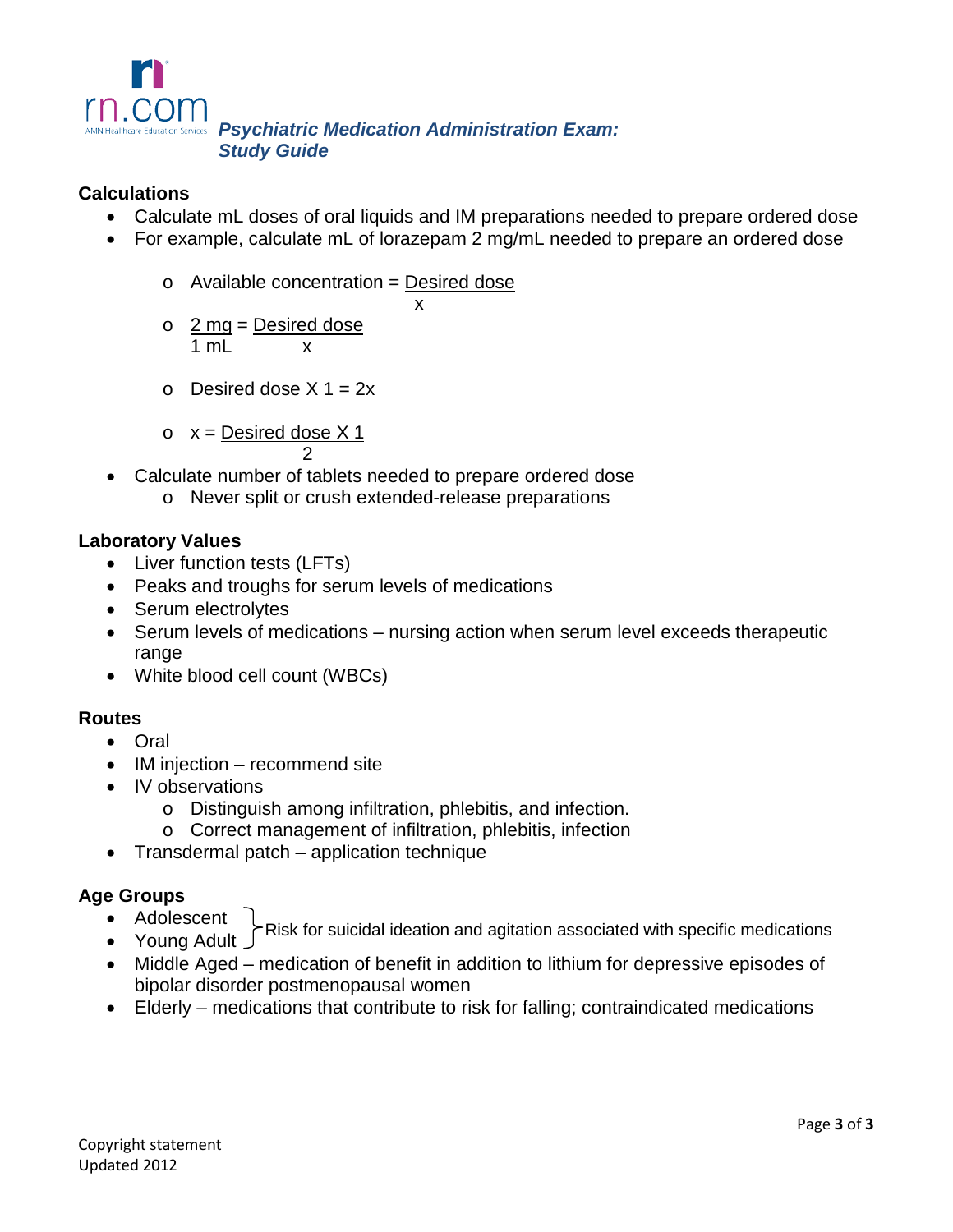

# **Calculation Review**

# **Why are calculations included in our exams?**

Although most facilities have pharmacy calculate and deliver unit dose medications, and have IV pumps to calculate IV rates, the nurse remains responsible for the delivery of the correct dose of medications and IVs. Nurse Directors from our client facilities have indicated that they consider calculations to be a critical part of our evaluation process.

| <b>Conversions</b>     |  |
|------------------------|--|
| 1000 mg = $1 G$        |  |
| 1000 mcg = 1 milligram |  |
| 2.2 pounds = $1$ kg    |  |
| $2.54cm = 1$ inch      |  |
| $1000mL = 1L$          |  |
| $30mL$ (cc) = 1 ounce  |  |
|                        |  |

# **Medication Calculations**

You have an order to administer phenytoin (Dilantin) oral suspension 100 mg TID per feeding tube

Dilantin oral suspension is supplied to you in a 5 mL bottle which contains 125 mg/mL. How many mL per dose will you administer?

You can use either method below (or an alternate method) to determine the answer

| <b>Method #1: Ratio Proportion</b>                  | Method #2: Formula Method              |
|-----------------------------------------------------|----------------------------------------|
| <u>125 mg</u><br><u>100 mg</u>                      | $100mg$ (dose desired) x 1 mL = "x" mL |
| 1 mL                                                | 125 mg (dose on hand)                  |
| Cross-multiply and solve for "x".                   | Solve for "x".                         |
| $125 \text{ mg} = 100 \text{ mg}$<br>"x" ml<br>1 mL | $100/125 = "x"$                        |
| $125$ "x" = 100                                     | " $x$ " = 0.8 mL                       |
| "x" = $100/125$ ; "x" = <b>0.8 mL</b>               |                                        |

You will administer **0.8 mL**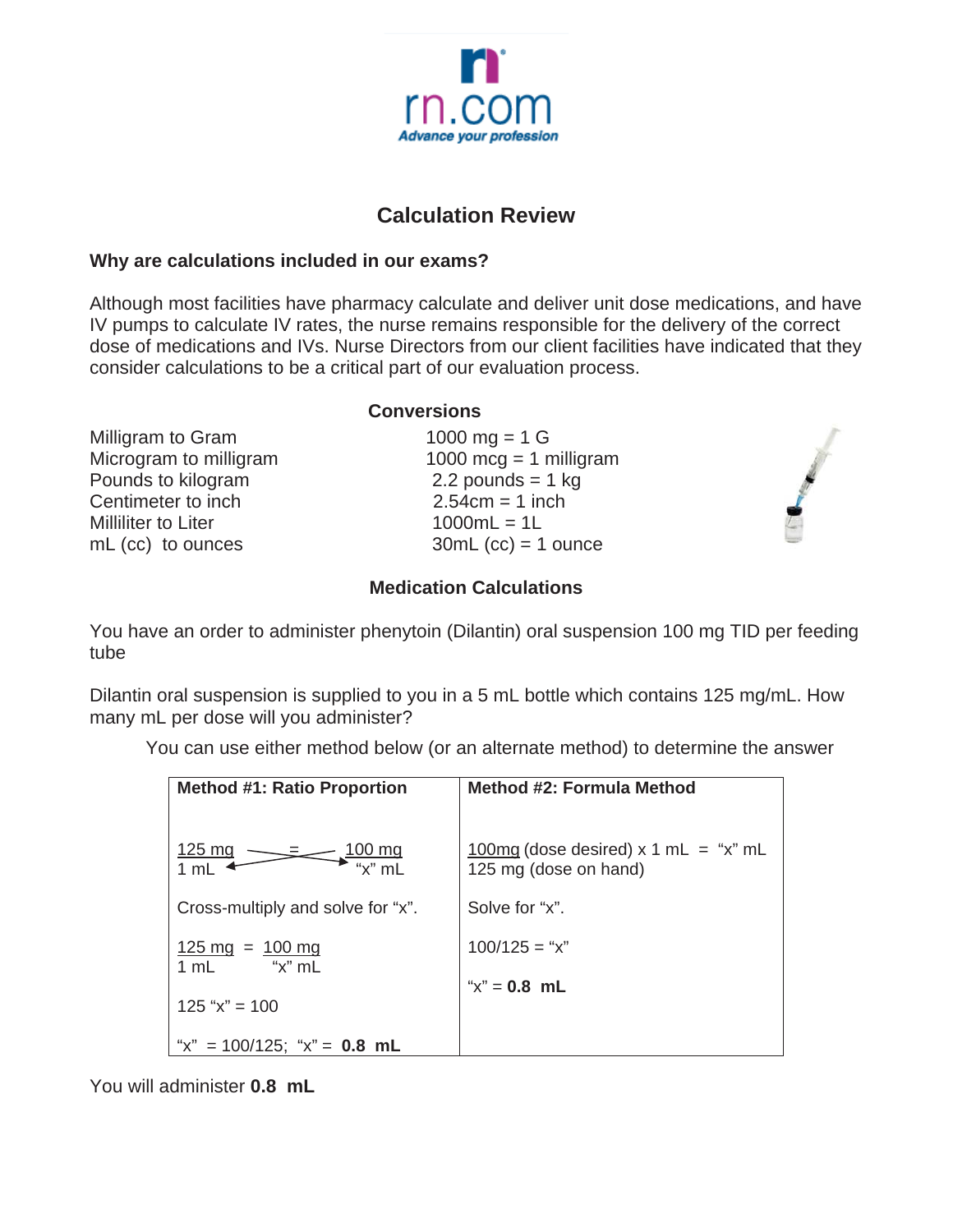Your 4 year old pediatric patient weight 40 pounds. She is febrile. You need to administer acetaminophen (Tylenol) 15mg/kg. How many mg will you administer?

First covert 40 pounds into kilograms.

| <b>Method #1: Ratio Proportion</b>                                                    | <b>Method #2: Formula Method</b>                                             |
|---------------------------------------------------------------------------------------|------------------------------------------------------------------------------|
| <u>1 kg</u><br><u>x kg _</u><br>2.2 pounds<br>40 pounds                               | $\frac{40 \text{ pounds}}{40 \text{ pounds}}$ X 1 kg =<br>x kg<br>2.2 pounds |
| Cross-multiply and solve for x.                                                       | $x = 18.18$ kg                                                               |
| $\frac{1 \text{ kg}}{2.2 \text{ pounds}}$<br>$\frac{x \text{ kg}}{40 \text{ pounds}}$ |                                                                              |
| $2.2x = 40$                                                                           |                                                                              |
| $x = 18.18$ kg                                                                        |                                                                              |

Since you will administer 15mg of acetaminophen per 1 kg, you will multiply 15mg with the weight of 18.18 kg.

15mg x 18.18kg = 272.7.

**You will administer 272.7 mg.** 

Need more practice? Check out practice calculations in the Critical Thinking: Nursing Calculations Part 2 course on www.RN.com.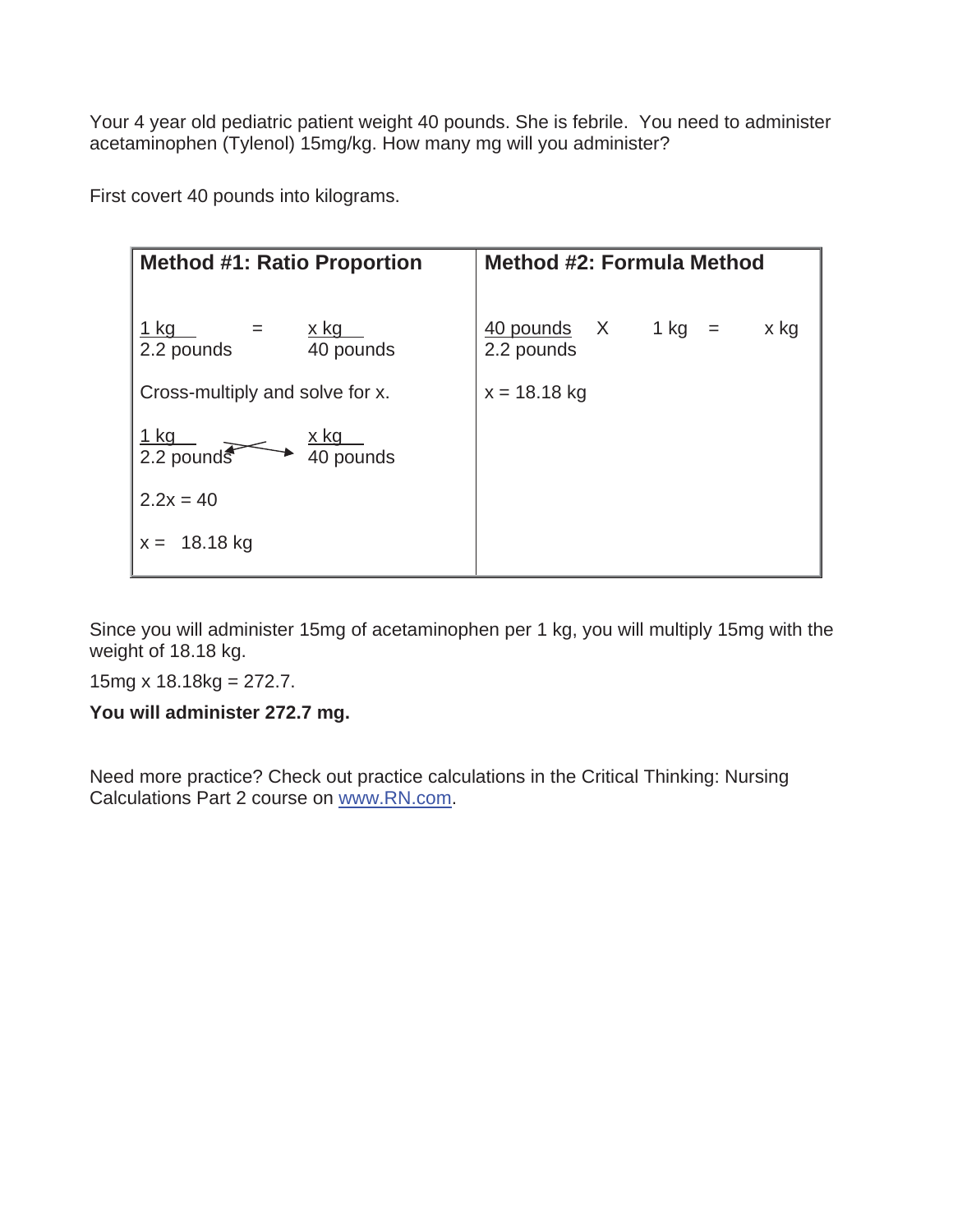# **IV Rate Calculations**

Each method below gives the same result. Use the one most familiar to you.

### **Method #1**

Use drop factor constant

| <b>Common Drop Factors</b>     | <b>Drop Factor Constant</b> |
|--------------------------------|-----------------------------|
| 60 gtt/mL $-$ minidrip set     |                             |
| 10 gtt/mL $-$ regular drip set |                             |
| 15 gtt/mL – regular drip set   |                             |



IV drip rate in drops per minute  $=$  Volume to be infused (mL) over 1 hour Drop factor constant

### Example:

Rate is 100 mL/hr. You have a regular drip set – 10 gtt/mL. Drop factor constant is 6. At how many drops per minute will you set the rate?<br> $100 \text{ mL} = 100/6 = 16.66$  (round to  $= 100/6 = 16.66$  (round to 17) drops per minute 6 (drop factor constant)

### **Method #2**

Determine the rate per hour Multiply the rate per hour by the drip rate Divide the total by 60 (minutes) – converts rate per hour to rate per minute.

### Example:

Rate is 125 mL/hr IV set delivers 15 drops per mL

125 mL/hr x 15 drops/ mL = **31.25, rounded to 31 drops per minute** 60 minutes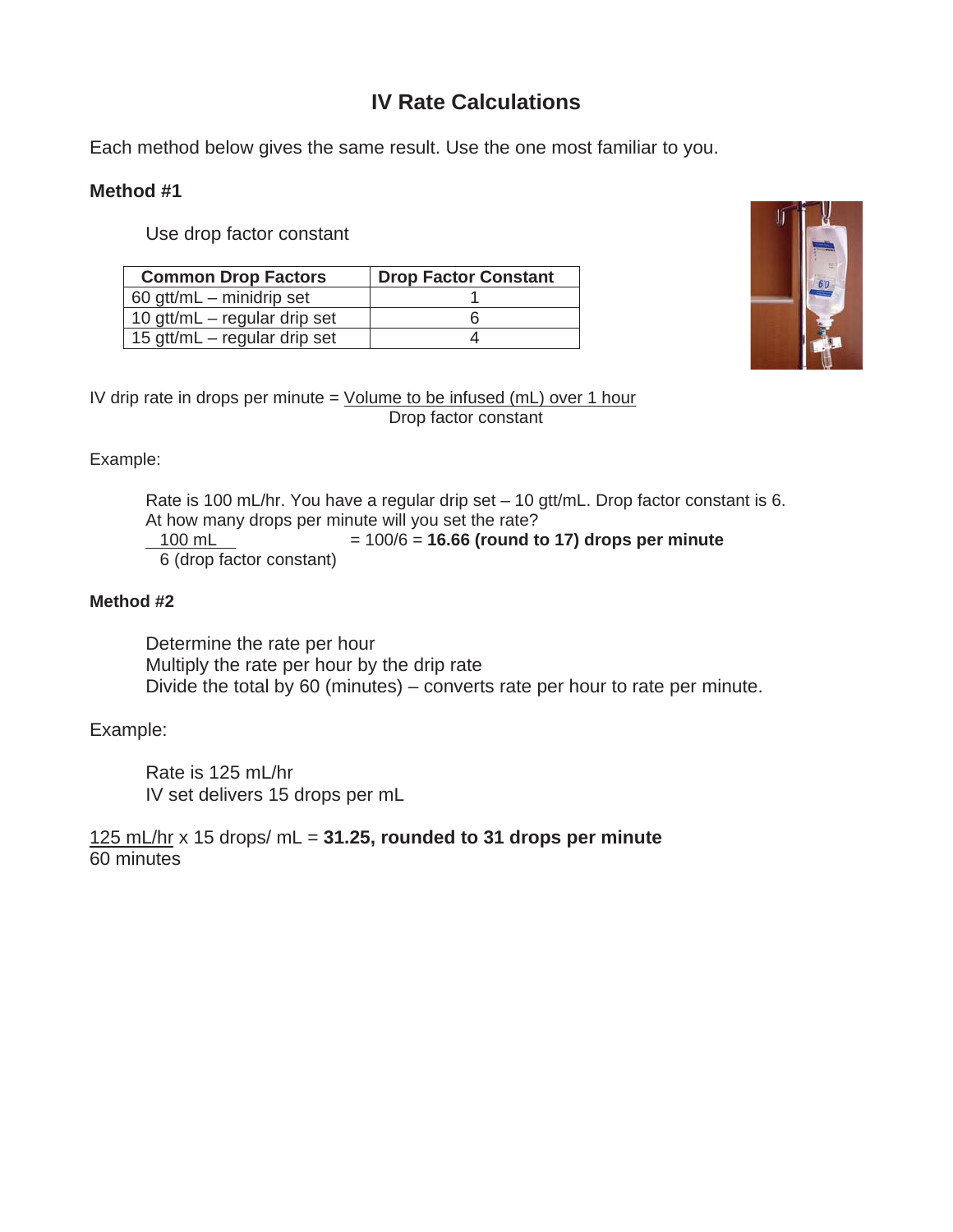# **Sample Problems**

# **Problem #1**

Your patient has an order for terbutaline (Brethine) 0.25 mg subcut. The pharmacy delivers a syringe with 1mg/mL. What is the correct volume to deliver to the patient? (See next page for answer.)

# **Problem # 2**

You receive an order for 60 mg of meperidine (Demerol) IM for your post surgical patient. The injection syringe is pre-packaged with 75 mg/ mL. How much will you administer? (See next page for answer.)

## **Problem #3**

Your patient has been receiving digoxin (Lanoxin)125 mcg Q AM. Today his doctor writes a new order:

Digoxin 0.25 mg PO Q AM start now



How many 125 mcg tablets will you administer? (See next page for answer.)

### **Problem #4**

An IV is ordered to run at 60 mL/hr. The IV drip set delivers 15gtt/mL. How many drops per minute will you set the IV at? (See next page for answer.)

# **Problem #5**

An IV is ordered to run at 175/hr. The IV drip set delivers 10 gtt/mL. How many drops per minute will you set the IV at? (See next page for answer.)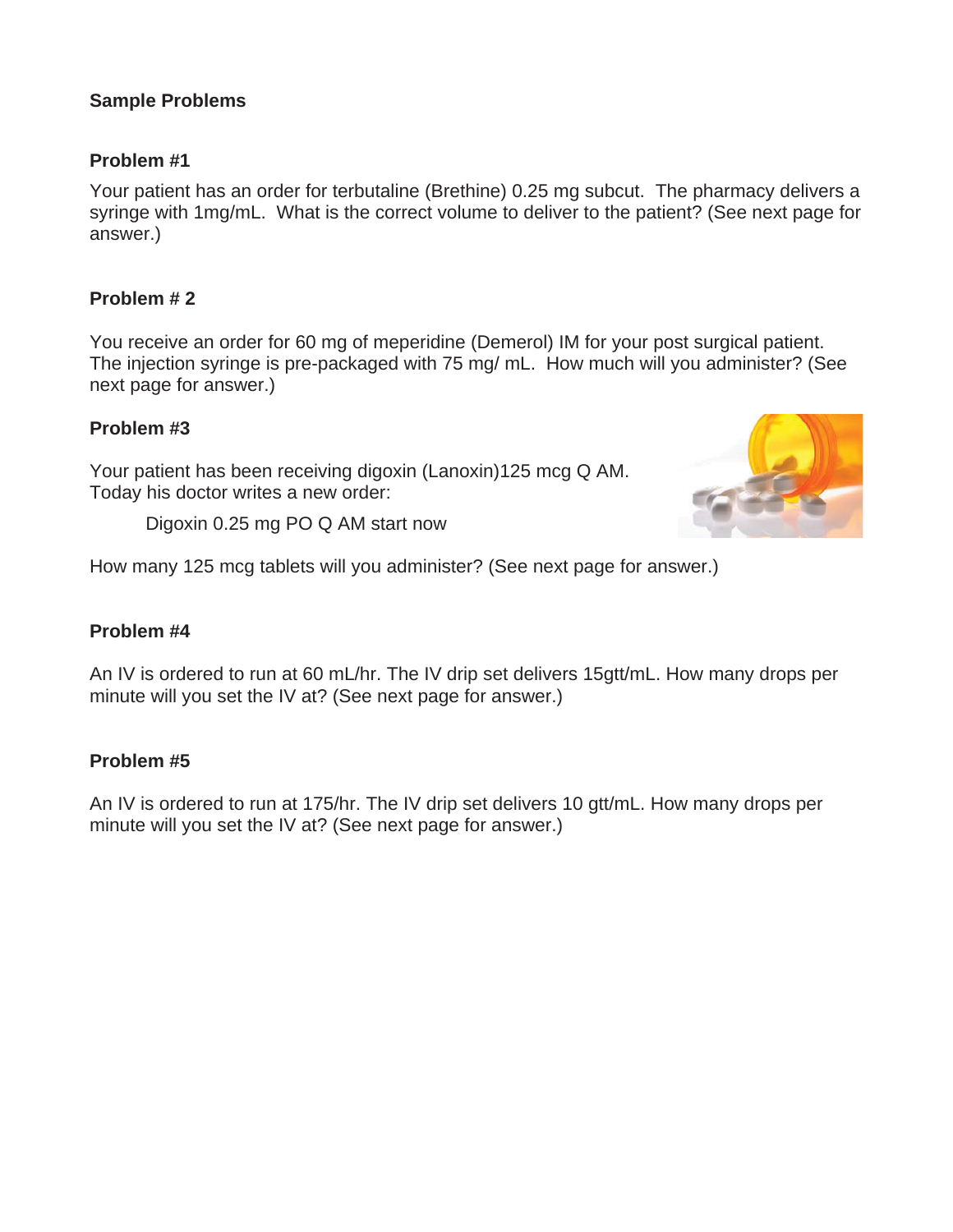#### **\*\*\*\*\*\*\*\*\*\*\*\*\*\*\*\*\*\*\*\*\*\*\*\*\*\*\*\*\*\*\*\*\*\*\*\*\*\*\*\*\*\*\*\*\*\*\*\*\*\*\*\*\*\*\*\*\*\*\*\*\*\*\*\*\*\*\*\*\*\*\***

# **Answer to Problem #1**

| <b>Method #1: Ratio Proportion</b>                                                     | <b>Method #2: Formula Method</b>                      |
|----------------------------------------------------------------------------------------|-------------------------------------------------------|
| 1 mL<br><u>x mL</u><br>$0.25$ mg<br>1 <sub>mg</sub><br>Cross-multiply and solve for x. | $X \t 1mL =$<br>x mL<br>$0.25$ mg<br>$1 \, \text{mg}$ |
|                                                                                        | $x = 0.25$ mL                                         |
| 1 mL<br>x mL<br>$=$<br>$0.25$ mg<br>1 <sub>mg</sub>                                    |                                                       |
| $0.25 x = 1$                                                                           |                                                       |
| $x = 0.25$ mL                                                                          |                                                       |

# **Answer to problem # 2**

| <b>Method #1: Ratio Proportion</b>                   | <b>Method #2: Formula Method</b>    |
|------------------------------------------------------|-------------------------------------|
|                                                      |                                     |
| $\frac{75 \text{ mg}}{1 \text{ mL}}$<br>60 mg<br>$=$ | $1 mL =$<br>$x$ mL<br>$60mg \times$ |
| $x$ mL                                               | 75 mg                               |
| Cross-multiply and solve for x.                      | Solve for x.                        |
|                                                      | $x = 0.8$ mL                        |
| <u>75 mg</u><br>60 mg<br>$=$<br>1 mL<br>x mL         |                                     |
|                                                      | $\blacksquare$                      |
| $75x = 60$                                           |                                     |
| $x = 0.8$ mL                                         |                                     |

**You will administer 0.8 mL.**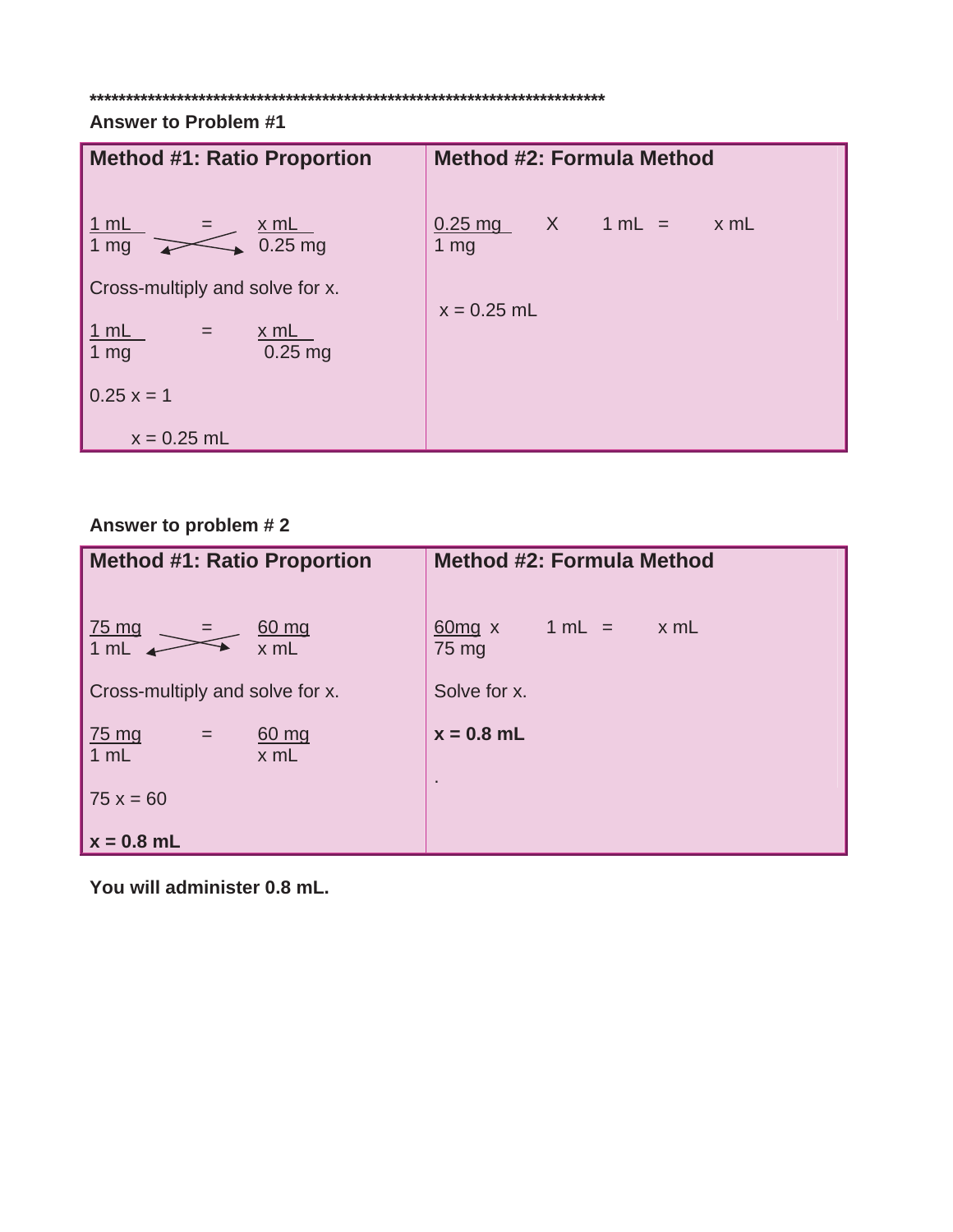# **Answer to Problem #3**

| <b>Method #1: Ratio Proportion</b>                                  | <b>Method #2: Formula Method</b>                     |
|---------------------------------------------------------------------|------------------------------------------------------|
| $0.125 \text{ mcg}$<br>$= 0.25 \text{ mcg}$<br>1 tablet<br>$x$ mL   | $x 1$ tablet = $x$ tablet<br>$0.25$ mg<br>$0.125$ mg |
| Cross-multiply and solve for x.                                     | Solve for x.                                         |
| $0.125 \text{ mcg}$<br>$0.25 \,\mathrm{mg}$<br>x tablet<br>1 tablet | $x = 0.25$<br>0.125                                  |
| $0.125x = 0.25$                                                     | $x = 2$ tablets                                      |
| $x = .0.25/0.125$<br>$x = 2$ tablets                                |                                                      |

**You will administer 2 tablets.** 

**Answer to Problem #4** 

| <b>Method #1: Drop Factor</b><br><b>Constant</b>                        | <b>Method #2: Calculation</b>                                                                 |
|-------------------------------------------------------------------------|-----------------------------------------------------------------------------------------------|
| $\underline{60}$ mL/hr = x drops per minute<br>4 (drop factor constant) | $\underline{60}$ (mL/hr) x 15 (drops/mL) = x drops per minute<br>60 (minutes)<br>Solve for x. |
| Divide and solve for x                                                  | $60 \times 15 = 15$                                                                           |
| $60/4 = 15$                                                             | 60                                                                                            |
|                                                                         | $x = 15$ drops per minute                                                                     |
| $x = 15$ drops per minute                                               |                                                                                               |

**You will set rate at 15 drops per minute**